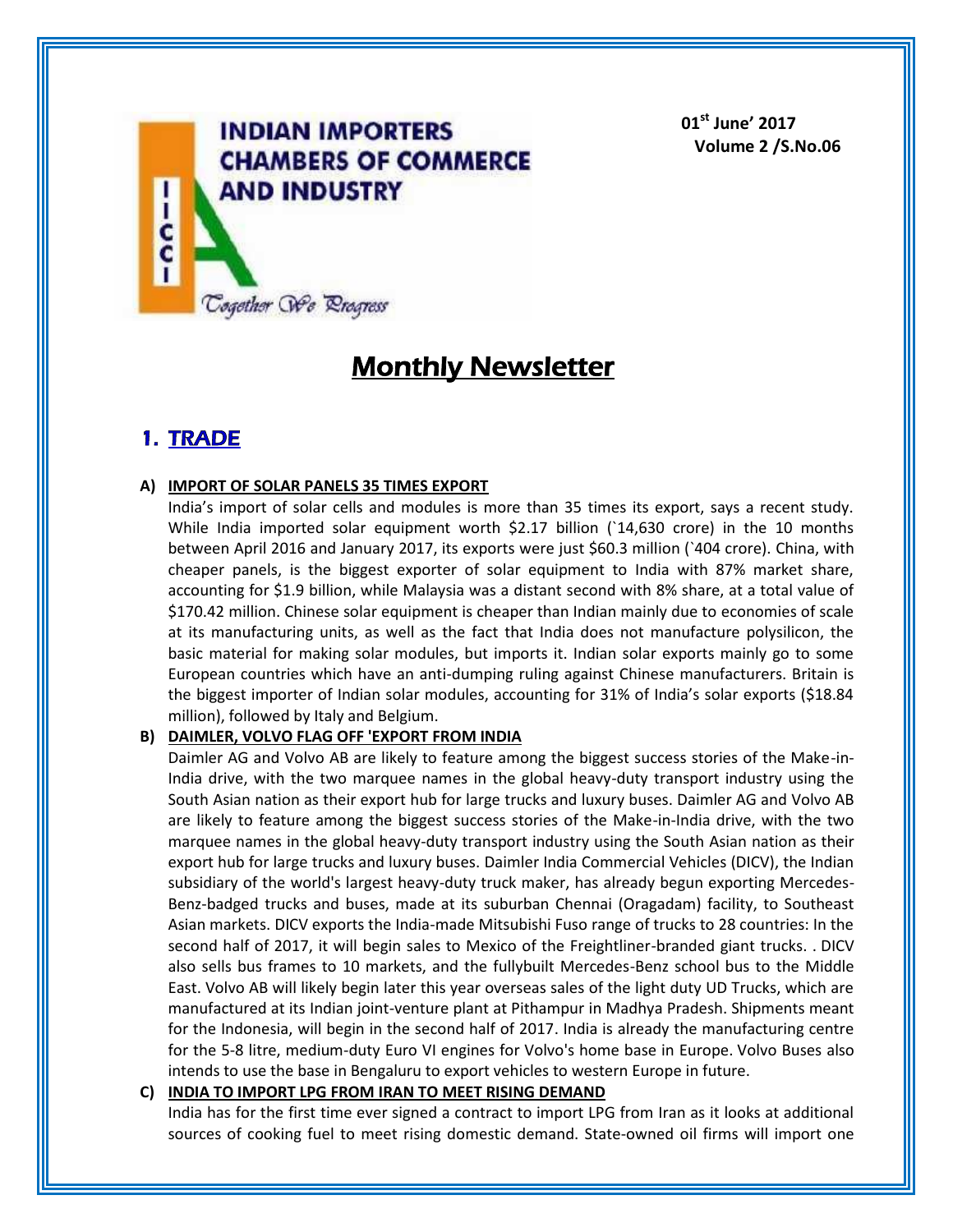very large gas carrier (VLGC), or 44,000 tonnes, per month for an initial six-month period. India imports almost a million tonnes of LPG every month to meet rising demand that has been further fuelled by the government drive to give free gas connections to poor women. India mainly imports LPG via term contracts from major Middle Eastern producers Saudi Aramco, Qatars Tasweeq, Abu Dhabi National Oil Co and Kuwait Petroleum Corp. The country is looking to import LPG from Bangladesh also. Imports last year made India the worlds second-largest importer of liquefied petroleum gas (LPG), behind China. It overtook Japan, which imported 10.6 million tonnes.

### **D) INDIA NOW 2ND BIGGEST STAINLESS STEEL PRODUCER**

India has emerged as the second largest stainless steel producer in the world after China. India overtook Japan as the second-biggest producer in 2016, according to data released by the International Stainless Steel Forum. India's stainless steel production rose to 3.32 million tonne in 2016 showing an impressive growth of about 9% over 3 million tonne it produced in 2015. Several government initiatives like 'Make in India', smart cities, focus on improving sanitation & waste management facilities, building new infrastructure etc. is likely to give a strong push to the stainless-steel industry in future. Increase in exports of stainless steel from India to the world market especially Europe and Americas has established Indian producers capable of producing quality material from their latest state of the art mills meeting stringent quality parameters.

### **2. FDI**

### **A) FY17 FDI INFLOWS AT RECORD \$43 B**

Inflow FDI into India increased by 9% to record level of \$43.48 billion in 2016-17 on account of reform measures undertaken by the government. In 2015-16, the country had attracted \$40 billion foreign investments. The total FDI including re-invested earnings increased to a "new alltime high" of \$60.08 billion last fiscal from \$55.6 billion in 2015-16. Provisions were relaxed in sectors such as construction development, broadcasting, retail trading, air transport, insurance and pension. After the launch of Make in India initiative (October 2014 to March 2017), the FDI flows increased by 62% to \$99.72 billion as compared to \$61.41 billion during the previous 30 months (April 2012 to September 2014).

### **3. PAN INDIA**

### **A) INDIA IS NOW THE WORLD'S BIGGEST TWO-WHEELER MARKET**

India has overtaken China to emerge as the world's biggest market for two-wheelers. A total of 17.7 million two-wheelers were sold here last year, that's over 48,000 units every day. Neighbouring China trailed with 16.8 million units sold. Besides rising incomes and growing infrastructure in rural areas, one big reason for the spurt in sales has been women commuters+ who like the ease of zipping in and out of chaotic city traffic on their gearless scooters. The market in China has been on a decline over the past few years, perhaps due to the fast-paced growth in car sales there as well as the curbs on petrol two-wheelers in top cities. Indonesia is holding steady as the third-largest two-wheeler market with annual sales estimated at 6 million units. Here too, volumes have slipped from 6.5 million units sold in 2015.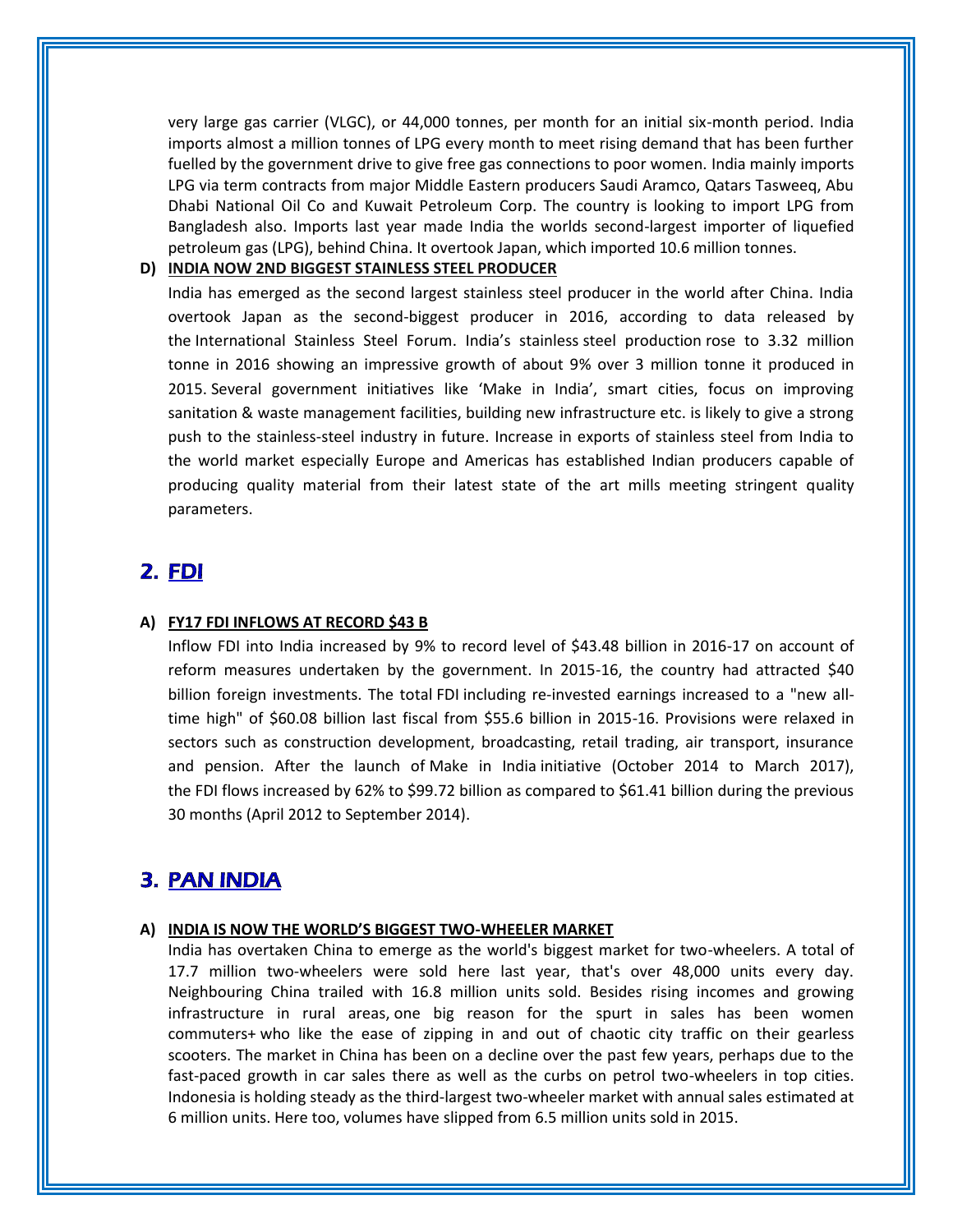### **B) ANTI DUMPING DUTY IMPOSED ON 47 STEEL ITEMS**

India imposed retroactive anti-dumping duties on some steel products of foreign firms including POSCO and Nippon Steel & Sumitomo Metal Corp. The duties on hot-rolled flat products of alloy or non alloy steel, originating in or exported from China, Japan, Korea, Russia, Brazil and Indonesia, will be effective for five years from Aug. 8, 2016. These measures have prompted the world's second biggest steel producer Japan to ask the World Trade Organization to set up a dispute settlement panel to examine India's actions. The latest duty on hot-rolled steel follows a recommendation from the Directorate General of Anti-Dumping and Allied Duties (DGAD), which has also suggested a similar step for some cold-rolled products. Some other companies whose products will be affected by the duties include Hyundai Steel Co, JFE Steel Corp , POSCO Daewoo Corporation, Samsung C&T Corp and Mitsui & Co.

### **4. GOVERNMENT CIRCULARS AND POLICIES**

#### **A) ANTI DUMPING DUTY IMPOSED ON 47 STEEL ITEMS**

India imposed retroactive anti-dumping duties on some steel products of foreign firms including POSCO and Nippon Steel & Sumitomo Metal Corp. The duties on hot-rolled flat products of alloy or non alloy steel, originating in or exported from China, Japan, Korea, Russia, Brazil and Indonesia, will be effective for five years from Aug. 8, 2016. These measures have prompted the world's second biggest steel producer Japan to ask the World Trade Organization to set up a dispute settlement panel to examine India's actions. The latest duty on hot-rolled steel follows a recommendation from the Directorate General of Anti-Dumping and Allied Duties (DGAD), which has also suggested a similar step for some cold-rolled products. Some other companies whose products will be affected by the duties include Hyundai Steel Co, JFE Steel Corp , POSCO Daewoo Corporation, Samsung C&T Corp and Mitsui & Co.

### **5. GLOBAL BUZZ**

#### **A) CASHEW NUT PRICES ZOOM ON CROP SHORTFALL IN VIETNAM, CAMBODIA**

Cashew nut prices have hit the roof and seem to be on a sustained rally due to crop shortfall in Vietnam. Traders said that the rally is scary as market prices have crossed \$5 per pound and touched a record high of \$5.35-5.50. India produces 6-7 million tonne raw cashew per annum and was till recently the leading supplier of kernels to the global markets. Shortfall in the nut crop in Vietnam and Cambodia has affected the market sentiments. The shortfall is reported to be about 40% but the market is reacting to it in a scary way. Prices are at historic high and demand seems to be still resilient. In the last 18 months, cashew market has gone up \$3.55-3.70 to \$5.00-5.10 – a gradual rise of over 35% with occasional small dips. During these 18 months, each spurt has ended at a higher level. Raw cashews are priced higher – about 30% compared to the same time last year – and are at 10% high since the beginning of 2017 season.

#### **B) INDIA REMAINS TOP REMITTANCE EARNER, BUT CHINA CLOSING IN**

Remittance, the money citizens of a country send home from working abroad, has witnessed a decline globally with India registering the steepest fall of \$6.2 billion in 2016. Despite the slump, India remained the world's top remittance recipient but it runs the risk of being unseated by China. According to the latest World Bank data, last year India received \$62.7 billion in remittance, which was 8.9% less than the money sent to the country in 2015. The World Bank has attributed the decline to fewer people finding jobs abroad due to a slump in the Gulf economy, stricter visa norms, and people from countries such as Pakistan sending workers abroad. China, which received \$61 billion in remittance — just \$1.7 billion less than India — finished a close second. China may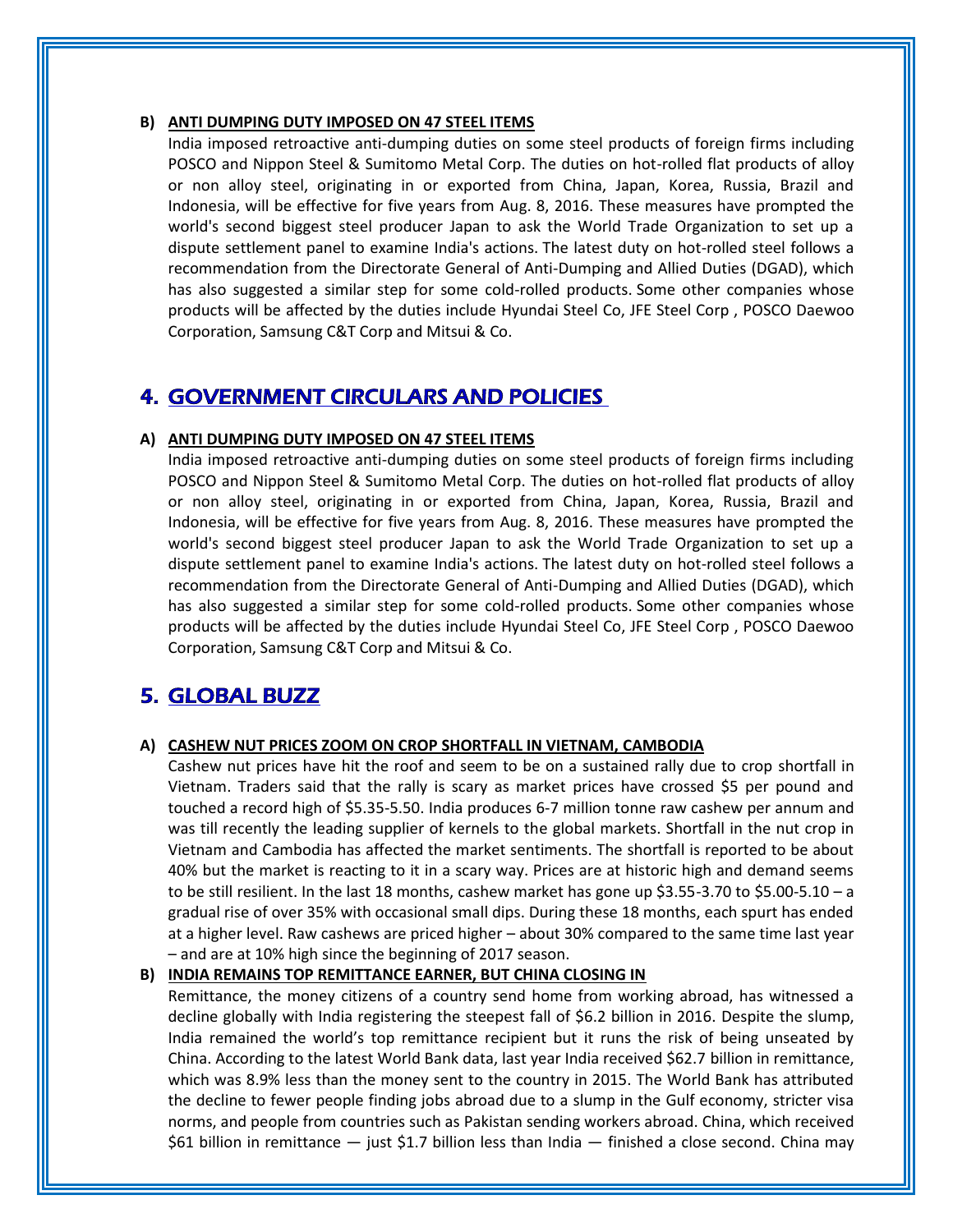again become the top remittance receiving country, a position India has held since 2008. The drop is worrying for India because from a balance-of-payments perspective, remittances are crucial as they ensure permanent foreign currency inflows and help finance current account deficit. Unlike NRI deposits that can be repatriated and FDI that can be withdrawn instantly, remittances are more stable. Remittances to developing countries are expected to grow by 3.3%, while India's projected growth rate is just 1.9%.

### **C) INDIA BEATS CHINA ON LIST OF NEPAL'S TOP DEVELOPMENT PARTNERS**

India has again emerged as one of the top ODA (Official Development Assistance) donors to Nepal, clawing its way back to the list of top five bilateral development partners of the country. India displaced from the list China which was ranked 4th last year as a development partner in terms of ODA disbursement to Nepal. Nepal finance ministry's latest Development Cooperation Report on FY 2015/16 puts India at the 5th position behind US, UK, Japan and Switzerland in the list of top ODA disbursers. According to the latest report, India disbursed US \$ 35.76 million from July 16 2015 to July 15 2016 to claim its place among the top 5 bilateral development partners of Nepal. This is 3.33% of total ODA received by Nepal in the year. China in the same period accounted for 3.29% of the overall ODA to Nepal. According to the report, the top 5 bilateral development partners for FY 2015/16 are the USAID (US\$ 118.93 million), United Kingdom (US\$ 89.47 million), Japan (US\$ 45.91 million), Switzerland (US\$ 36.98 million) and India (US\$35.76 million). Ironically, India's re-emergence in the list of Nepal's top development partners comes at a time when Nepal has officially agreed to become a part of China's ambitious, but contentious, OBOR project.

### **D) CHINA-MYANMAR OIL PIPELINE OPENS ENHANCING TIE**

Crude oil began flowing from Myanmar to China over a 1,420 km long pipeline putting the relationship between the two countries on better footing. Oil will flow through the pipe at a speed of about 50 kilometers per day for a length of 650 km before reaching a processing facility in the city of Anning in Yunnan. The facility has a designed processing capacity of 13 million tons per year. Despite differences which was highlighted by Myanmar's decision to stop work on a \$3 billion Chinese funded hydroelectric project, Myanmar has been steadily coming closer to China since the new pro-democracy government led by among others, State Counsellor Aung San Suu Kyi took over. China is keen to enhance access the Bay of Bengal and eventually the Indian Ocean by building close ties with Myanmar.

#### **E) THIS `VENDING MACHINE' DISPENSES FERRARIS**

Forget about soft drinks and potato chips - a "vending machine" in Singapore is offering up luxury vehicles, including Bentleys, Ferraris and Lamborghinis. Used car seller Autobahn Motors opened a futuristic 15-story showroom in December, with vehicles on display in 60 slots, billing it as the "world's largest luxury car vending machine". Customers on the ground floor choose from a touch screen display which car they wish to see. The car arrives within one to two minutes thanks to an advanced system that manages vehicle retrieval, the company says. Vehicles on offer run from modern luxury sports cars to classics, including a 1955 Morgan Plus 4. U.S. Company Carvana also uses vending machine-like towers to sell used cars. In March, it opened an eight-floor structure that holds up to 30 cars in San Antonio, Texas.